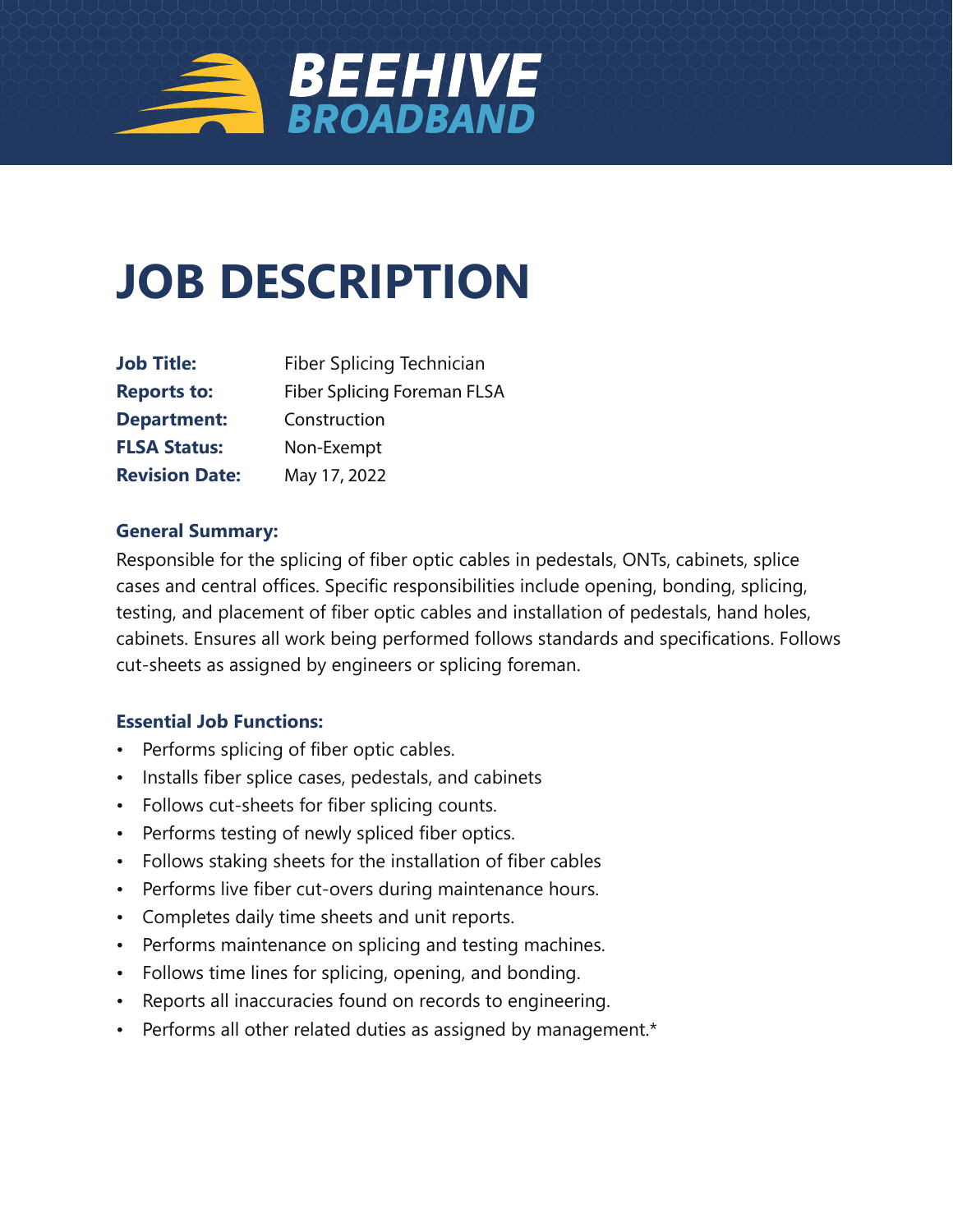

## **Knowledge, Skills, and Abilities:**

- Knowledge of telecommunications construction practices/ principles and RUS units.
- Operational knowledge of OTDRs, optical power meters, visual fault locators, and ribbon and single fiber fusion splicing machines
- Knowledge of plant records system
- Skill in reading and interpreting technical documents and forms including schematics and specification manuals.
- Ability to read and follow cut-sheets
- Ability to communicate with co-workers and various business contacts in a professional and courteous manner.
- Ability to pay close attention to detail.
- Ability to effectively function as a team player and maintain a pleasant attitude.
- Ability to lift a minimum of 60 lbs.

## **Education and Experience:**

Any combination of education and experience in AutoCAD with at least two years work experience in telecommunications.

#### **Working Conditions:**

This factor measures the surroundings or physical conditions under which a job must be done and the extent to which those conditions make the job disagreeable. Consider the presence and relative amount of exposure to dust, dirt, heat, fumes, contaminants, cold, noise, vibration, wetness, etc.

Somewhat disagreeable working conditions due to the continuous exposure to one or more of the elements listed above. Exposed to one element continuously or several elements occasionally, but usually not at the same time.

**Note:** The statements herein are intended to describe the general nature and level of work being performed by employees, and are not to be construed as an exhaustive list of responsibilities, duties and skills required of personnel so classified. Furthermore, they do not establish a contract for employment and are subject to change at the discretion of the employer.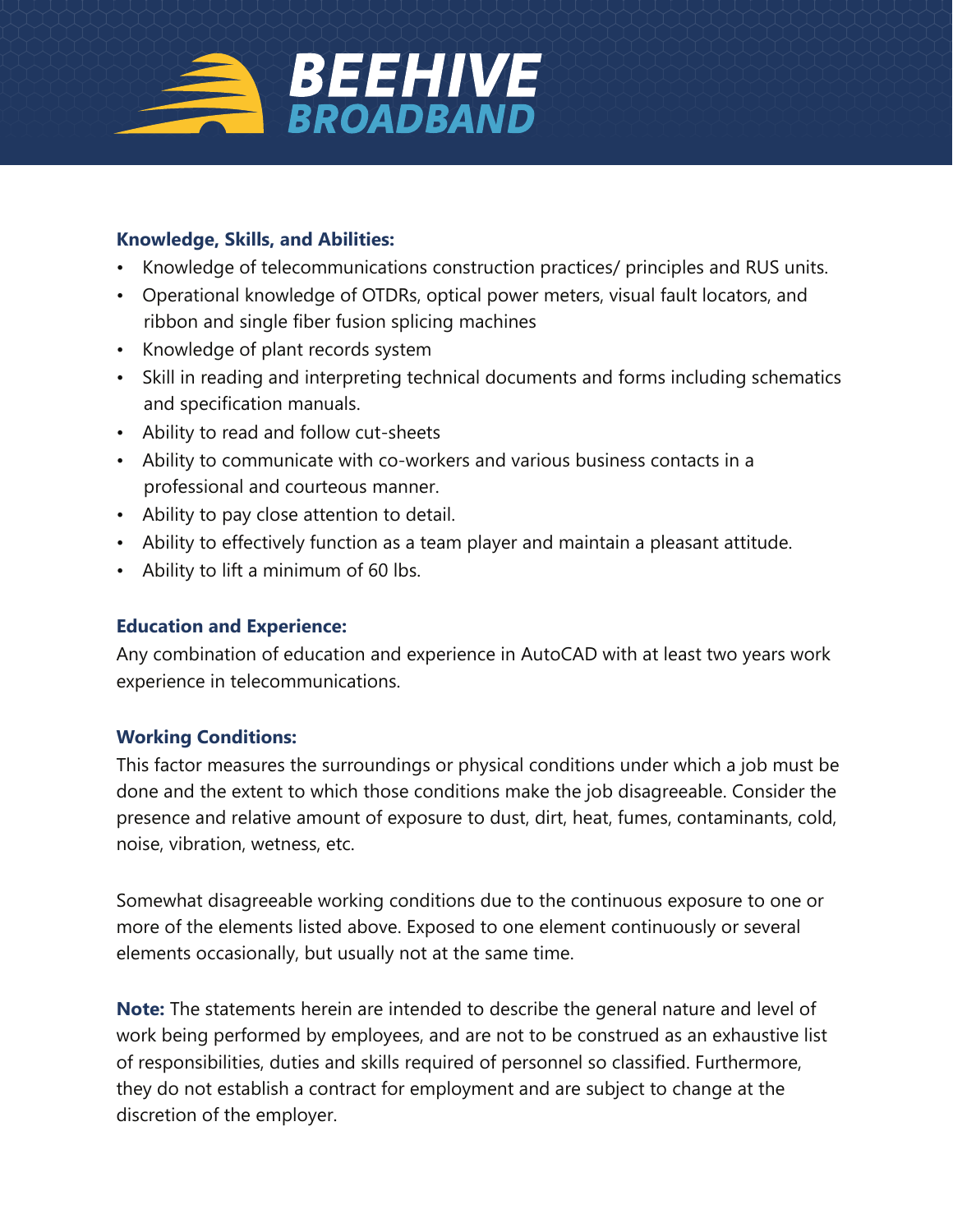

| PHYSICAL REQUIREMENTS                                                                                                                             | $0 - 24%$ | $25 - 49%$ | $50 - 74%$ | $\vert$ 75-100% $\vert$ |
|---------------------------------------------------------------------------------------------------------------------------------------------------|-----------|------------|------------|-------------------------|
| Seeing:<br>Must be able to read service orders and<br>trouble reports as well as staking sheets and<br>schematics. Ability to distinguish colors. |           |            |            | X                       |
| <b>Hearing:</b><br>Must be able to hear<br>well enough to communicate<br>With employees and business contacts.                                    |           |            |            | X                       |
| Standing/Walking in rough terrain (possibly<br>for several miles):<br>Must be able to move about work site.                                       |           |            |            | X                       |
| Climbing/Stooping/Kneeling:<br>Must be able to stoop, kneel and crawl to<br>perform job duties                                                    |           |            |            | X                       |
| Lifting/Pulling/Pushing:<br>Must be able to lift at least 40 lbs. which may<br>include equipment on a backpack. (Trimble<br>GPS unit)             |           |            |            | X                       |
| Fingering/Grasping/Feeling:<br>Must be able to write, type, draw,<br>And use phone system.                                                        |           |            |            | X                       |
| <b>Driving:</b><br>Must be able to drive a vehicle for long<br>periods of time                                                                    |           |            |            | X                       |